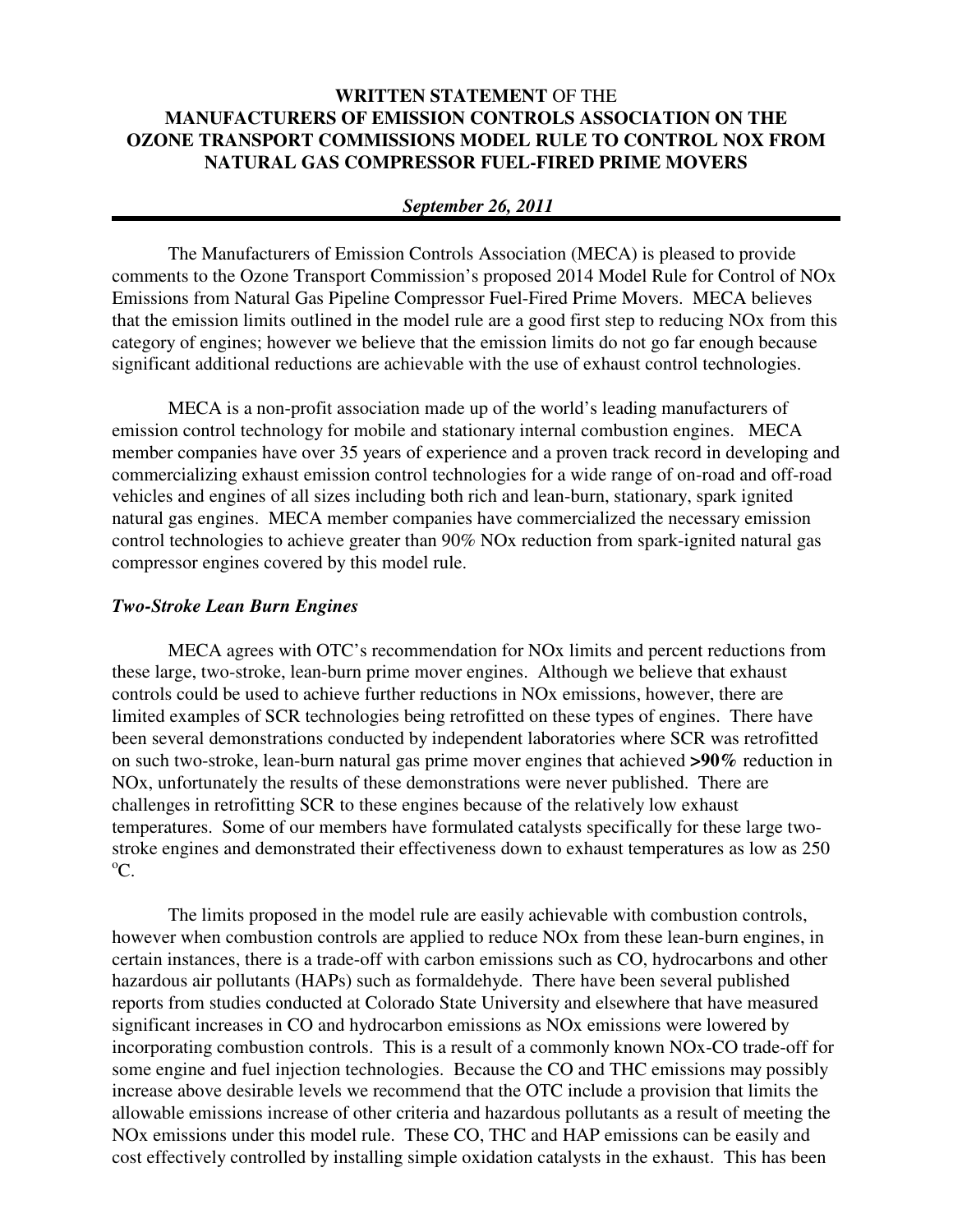commercially achieved on thousands of stationary engines worldwide. At least one of our members has achieved formaldehyde, CO and VOC (non-methane and non-ethane) emissions as low as 30 ppm at 15%  $O_2$  at exhaust temperatures as low as 270 °C on a large two-stroke leanburn natural gas fired engine.

### *Four-Stroke Lean Burn Internal Combustion Engines*

For this category of engines, MECA believes that the OTC is missing a significant opportunity to achieve further NOx reductions. SCR has long been the technology of choice for NOx emission reduction in industrial processes and stationary power generation applications. The commercial use of SCR systems for the control of NOx from lean-burn stationary engines has been around since the mid-1980s in Europe and since the early 1990s in the U.S. Since 1995, one MECA member company specifically has installed over 400 SCR systems worldwide for stationary engines with varying fuel combinations including dozens of natural gas powered compressor engines at sites in the U.S. These four-stroke, lean-burn, gas compressor engines, equipped with urea-SCR achieve in excess of 90% reduction in NOx with as little as 2-3 ppm ammonia emissions. Similar units have been deployed in power generation applications.

More recently, cost-effective urea-SCR systems based on the same catalyst technology have been developed for mobile source applications, including heavy-duty trucks, light-duty vehicles, off-road equipment, marine engines, and locomotives. In 2005, SCR using a ureabased reductant was introduced on a large number of on-road diesel heavy-duty engines to help meet the Euro 4 heavy-duty NOx emission standards. SCR is being used by most engine manufacturers for complying with U.S. EPA's on-road heavy-duty diesel engine emission standards since 2010 and in Japan since 2009. Several MECA member companies have proven experience in the installation of SCR systems for both stationary and mobile engines, as well as the installation of integrated DPF+SCR emission control systems for combined PM and NOx reductions. Since the mid-1990s, SCR technology using a urea-based reductant has been installed on a variety of marine applications in Europe including ferries, cargo vessels, and tugboats with over 200 systems installed on engines ranging from approximately 450 to 10,400 kW. These marine SCR applications include the design and integration of systems on a vessel's main propulsion engines and auxiliary engines which have similar operating characteristics as stationary two-stroke and four-stroke lean-burn engines. SCR technology is capable of achieving in excess of 80% to 90% NOx conversion efficiency.

Our members have experience with retrofitting systems both inside and outside of existing structures that house the engines. In the case where limited interior space may be available, systems have been installed in place of the existing exhaust muffler on the roof of buildings. Some systems have also been appropriately designed to operate in cold temperature climates like those in the gas fields of Wyoming or the Sierra Mountains of California.

 The emission limits being proposed to control NOx from this category of engines are easily achieved by retrofitting combustion controls. As we noted above for two-stroke, lean-burn engines, some four-stroke, natural gas engines have demonstrate a similar NOx-CO trade-off when combustion controls are applied to reduce NOx. The same types of inexpensive oxidation controls, as described above, would effectively protect from inadvertent increases of CO and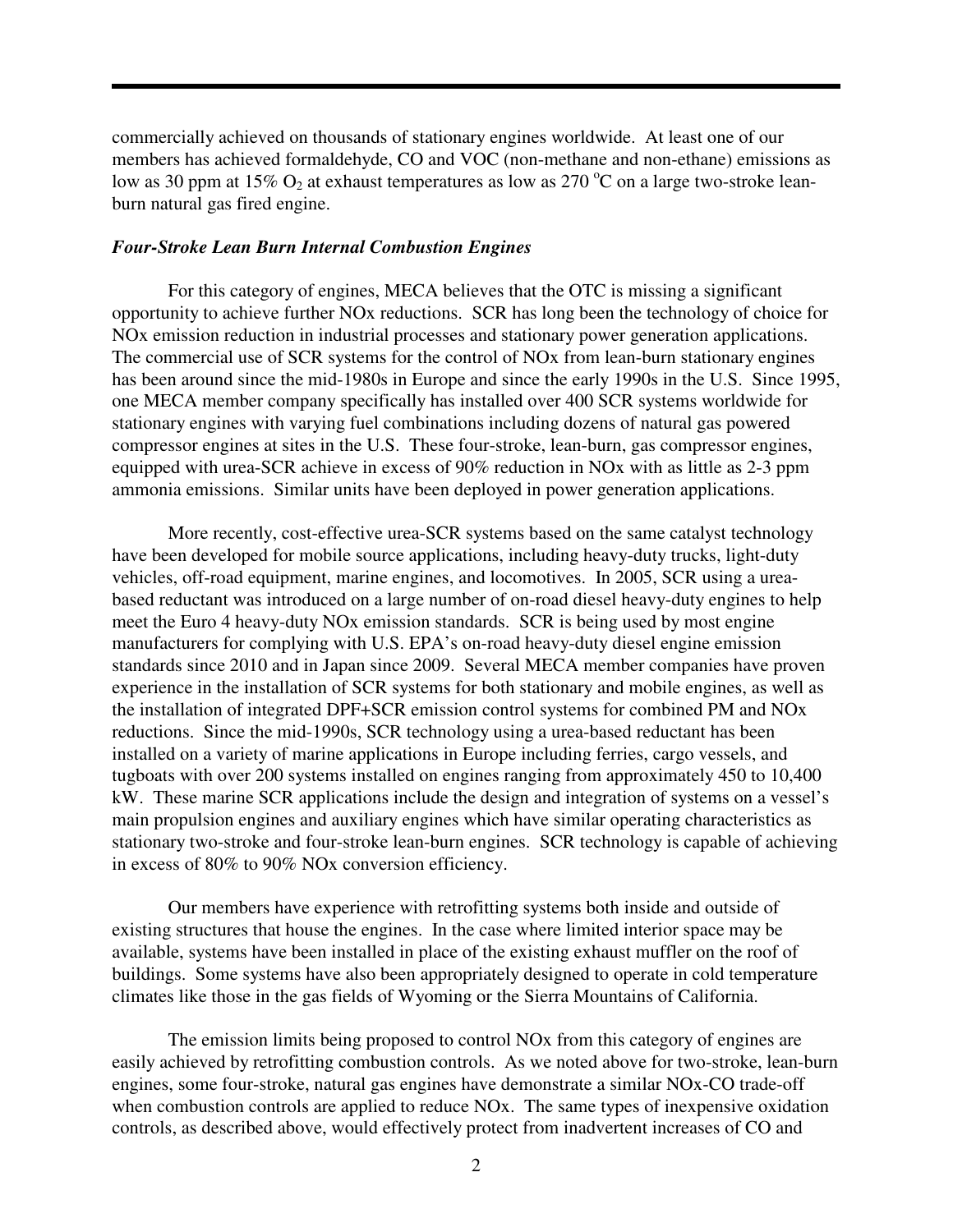THC emissions from four-stroke lean-burn engines at the expense of achieving the desired NOx reductions under this rule.

### *Four-Stroke Rich-Burn engines*

MECA supports the NOx emission limits being proposed for this category of gas compressor engines. For these larger displacement four-stroke, rich-burn engines, the NOx emission limits can be easily achieved by applying, closed loop, non-selective catalytic reduction technologies. The use of NSCR technology is a cost-effective way to reduce NOx emissions from existing stationary rich-burn engines. Our members have installed tens of thousands of these catalysts on rich-burn stationary natural gas fueled, reciprocating engines and have repeatedly demonstrated NOx emissions of 5 ppm at 15%  $O_2$  representing a greater than 99% reduction relative to the untreated exhaust. These types of engines are used in power production, pumping or gas compression applications. NSCR for stationary engines is a proven technology based on automotive three-way catalyst that has been installed on over 300,000,000 automobiles with outstanding results. In addition, several MECA member companies have verified retrofit NSCR systems with ARB for use on large, spark-ignited off-road engines (engines 25 hp or greater) to reduce NOx, HCs, and CO. These verified systems can be used on existing stationary rich-burn engines as well. (A complete list of ARB-verified retrofit technologies for large, sparkignited off-road engines is available at: www.arb.ca.gov/msprog/offroad/orspark/verdev.htm.)

### *Further General Comments and Suggestions*

MECA believes that the OTC is missing a significant opportunity to reduce CO and VOC emissions from lean burn natural gas engines by not setting standards that would require inexpensive, passive, oxidation catalyst controls that are in use today. Oxidation catalysts have been applied to over 250,000 off-road diesel mobile source applications and hundreds of stationary lean burn SI engines. Over 50,000,000 diesel passenger cars and millions of trucks and buses have been equipped with oxidation catalysts. Oxidation catalysts are extremely effective in achieving greater than 90% reduction of hazardous air pollutants such as THC and CO from lean burn engines. These catalysts also provide significant reductions in toxic emissions by eliminating benzene, formaldehyde, acetaldehyde, methanol and other VOCs from the exhaust. Oxidation catalysts have been installed on a limited number of marine diesel applications, a duty cycle that closely mimics stationary operation. Even a relatively inexpensive oxidation catalyst can provide significant multi-pollutant co-benefits in reducing CO, HC, VOC, and SOF emissions. The OTC should consider setting CO and VOC standards that would require emissions controls on all stationary natural gas combustion engines to prevent inadvertent emissions from those engines that are susceptible to such trade-off characteristics when combustion controls are retrofitted to achieve NOx reductions.

Because some categories of engines covered by the rule are more amenable to the use of exhaust controls, we believe that aggregating engines to meet an average area NOx limit is an effective way to achieve significant emissions from these older engines while providing regulated parties with the flexibility to select the most cost effective means to achieve these limits. There is a large build up of natural gas pipeline infrastructure within the Marcellus shale formation with the potential of thousands of new engines being installed to move natural gas within and from the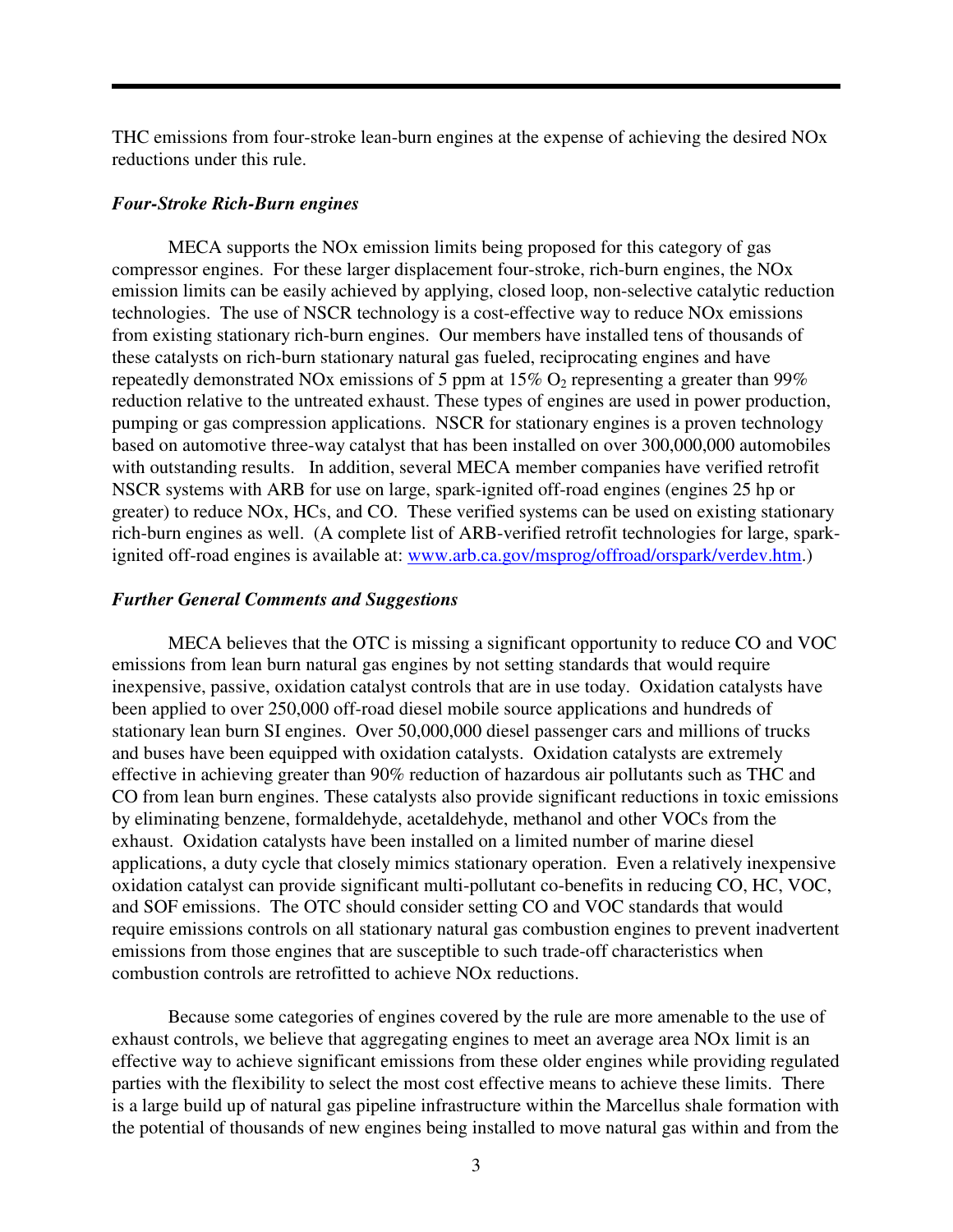region. These new engines, although significantly cleaner than pre 2007 engines, would remain in the region for decades without the benefit of best available control technology. These newer engines are very compatible with retrofit SCR technology to achieve 90% or better NOx reduction. The provisions put in place by the state of Pennsylvania allowing engine aggregating is an excellent example of how such an approach can work to achieve the desired reduction in emissions from the overall engine population. Some of our members are successfully installing SCR technology on four-stroke lean-burn engines certified to 0.5-1.5 g/bhp-hr to achieve 90% reduction in tailpipe NOx emissions.

A good example of what NOx limits are achievable from in-use, spark-ignited engines, including natural gas compressor engines, has been recently adopted by the Governing Board of the San Joaquin Valley Unified Air Pollution Control District in California under Rule 4702. For some categories and applications of natural gas fueled lean and rich-burn engines the SJVAPCD has set NOx limits as low as 11 ppmvd corrected to 15% oxygen. This level of NOx emissions is achievable through the use of commercially available SCR and NSCR exhaust control technologies.

MECA requests further clarification in the rule regarding certain definitions and applicability of the rule to the various engines used in the natural gas industry infrastructure. Although the title of this model rule implies that it only applies to large, slow speed, prime mover engines powering compressors for pipeline transportation of natural gas, the definition (2.8) for a prime mover suggests a much broader classification of engines and applications. This is further supported by the diversity of engines for which NOx limits are proposed in the rule, as well as the "Purpose" in section 1.0 which appears to cover many of the types of engines used in the natural gas pipeline infrastructure. These include engines powering compressors used for injection or storage of natural gas which may not be generally thought of as prime mover engines. MECA supports a broader coverage of natural gas compressor engines by this model rule due to the increased growth in engine inventory around the Marcellus shale formation as discussed previously. Limiting this model rule to the relatively small number of existing prime mover compressor engines leaves significant NOx emissions uncontrolled from other categories of natural gas compressor engines that make up the infrastructure of this source category. The inventory of these other natural gas engine applications, such as gas gathering and production engines which feed the pipeline, is undergoing a significant increase and may represent a major source of NOx emissions in the Ozone Transport Region (OTR) in the future.

In closing, MECA recognizes the important step being taken by the OTC in addressing NOx emissions from stationary natural gas compressor engines in the OTR. As we point out in our comments, we believe that significant NOx reductions are left uncontrolled by the limited scope and high emission limits being proposed in this draft rule. Exhaust control technology such as SCR has been demonstrated and applied to new and existing lean-burn stationary engines by our members for many years. MECA and our member companies look forward to working with the OTC, the engine and equipment manufacturers, end-users, and others in ultimately achieving the goals of the final proposed model rule.

## **Contact:**

Joseph Kubsh